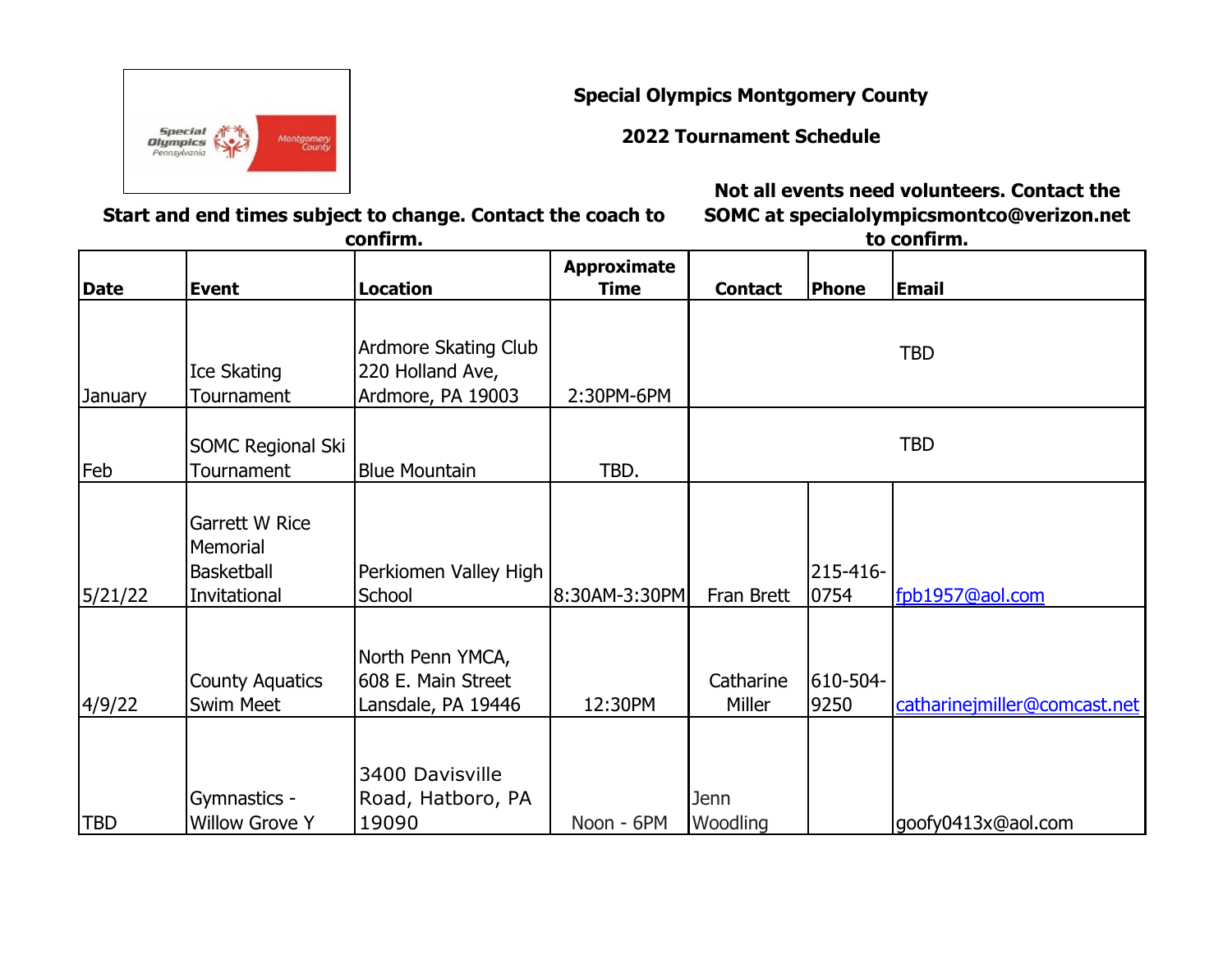| Date    | <b>Event</b>                              | <b>Location</b>                                                                         | <b>Approximate</b><br><b>Time</b> | <b>Contact</b>     | Phone            | <b>Email</b>                |
|---------|-------------------------------------------|-----------------------------------------------------------------------------------------|-----------------------------------|--------------------|------------------|-----------------------------|
| 4/3/22  | <b>Equestrian Show</b>                    | Sebastian Riding<br>Associates 3589<br>Water Street Rd,<br>Collegeville, PA 19426       | TBD.                              | <b>TBD</b>         | 610-489-<br>3741 | sebastianriding@verizon.net |
| 5/14/22 | Judy Voron<br>Invitational Softball 19462 | <b>Colonial Middle School</b><br>716 Belvoir Rd,<br>Plymouth Meeting, PA                | 9:30AM-3:00PM                     | <b>TBD</b>         |                  |                             |
| 5/15/22 | County Invitational<br><b>Track Meet</b>  | Plymouth Whitemarsh<br>HS 201 East<br>Germantown Pike,<br>Plymouth Meeting, PA<br>19462 | 8:15AM-3:00PM                     | Scott<br>Otterbein | 215-264-<br>8075 | scottotterbein@gmail.com    |
| May     | <b>County Tennis</b><br>Tournament        | Gwynedd Mercy<br>University, 1325<br>SumneyTown Pike,<br>Gwynedd Valley, PA<br>19437    | TBD.                              | Tony<br>Gillespie  |                  | tonygillespie@comcast.net   |
| 6/26/22 | <b>County Golf</b><br>Competition         | <b>Flourtown Country</b><br>Club 150 McCloskey<br>Rd, Flourtown, PA<br>19031            | TBD.                              | <b>TBD</b>         |                  |                             |
| Sept    | Bocce Tournament   Park Bocce Court       | Norristown Elmwood                                                                      | 10AM - 4PM                        | <b>TBD</b>         |                  |                             |